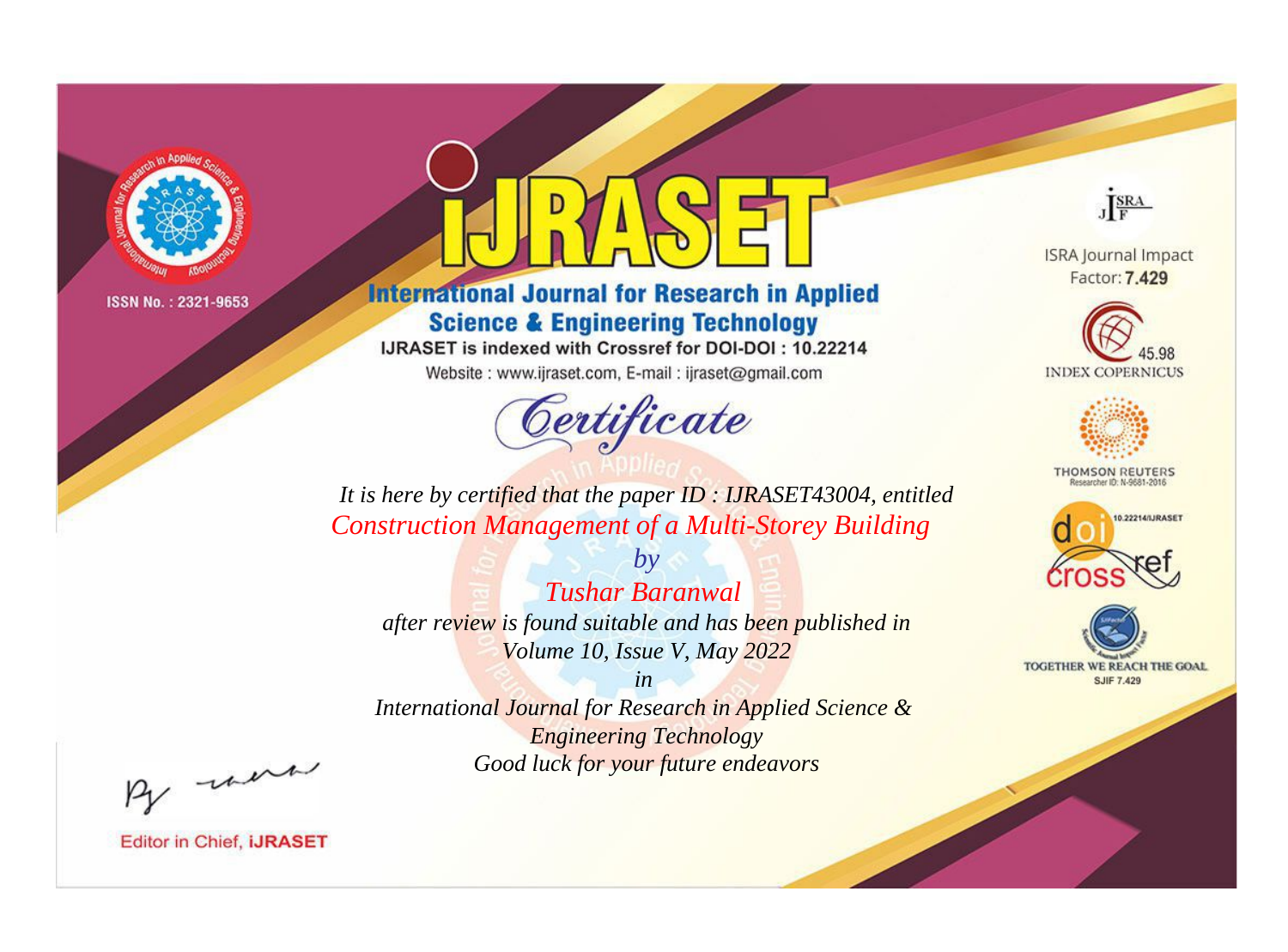

# **International Journal for Research in Applied Science & Engineering Technology**

IJRASET is indexed with Crossref for DOI-DOI: 10.22214

Website: www.ijraset.com, E-mail: ijraset@gmail.com



JERA

**ISRA Journal Impact** Factor: 7.429





**THOMSON REUTERS** 



TOGETHER WE REACH THE GOAL **SJIF 7.429** 

*It is here by certified that the paper ID : IJRASET43004, entitled Construction Management of a Multi-Storey Building*

*by Samar Tyagi after review is found suitable and has been published in Volume 10, Issue V, May 2022*

*in* 

*International Journal for Research in Applied Science & Engineering Technology Good luck for your future endeavors*

By morn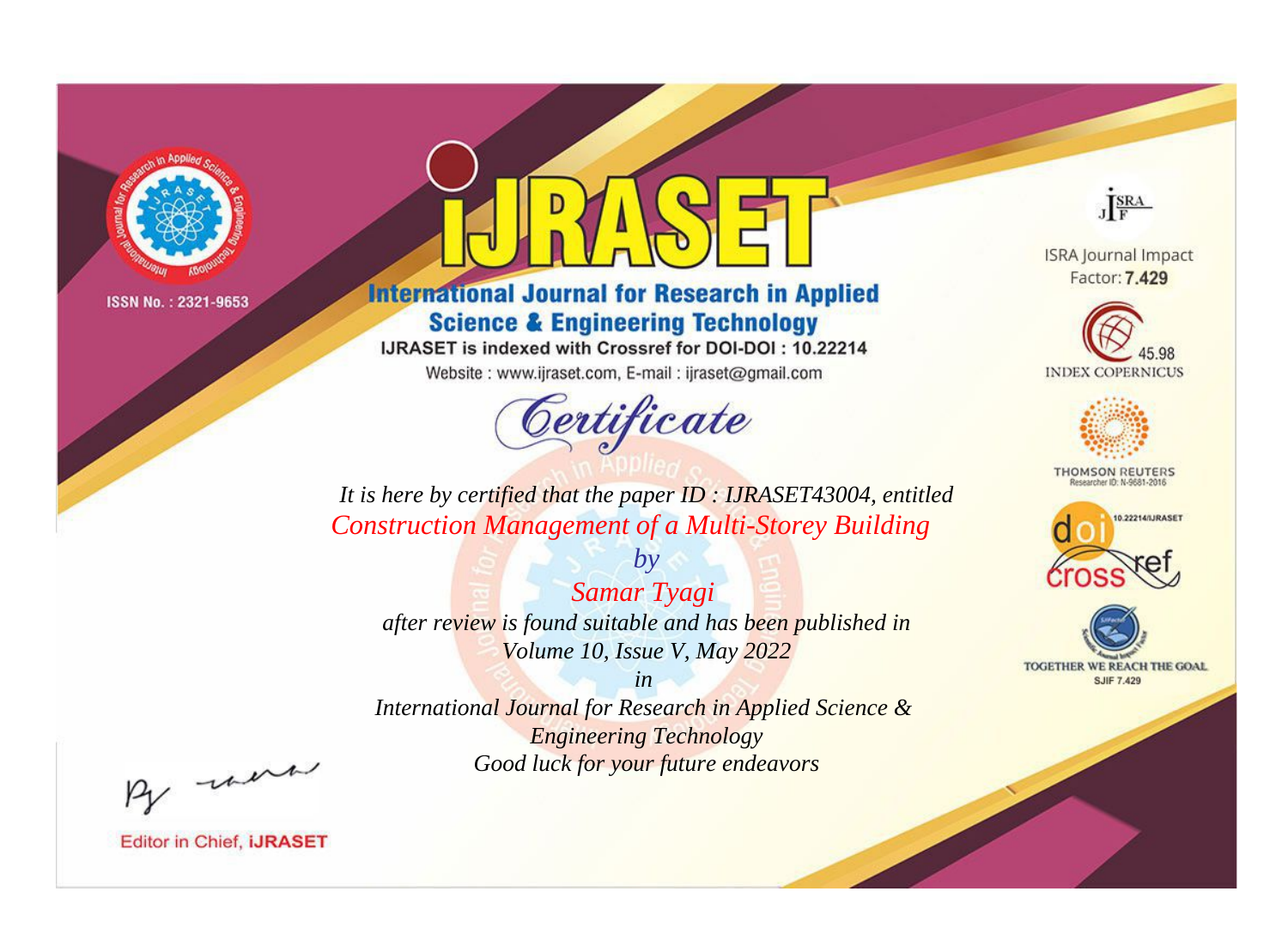

# **International Journal for Research in Applied Science & Engineering Technology**

IJRASET is indexed with Crossref for DOI-DOI: 10.22214

Website: www.ijraset.com, E-mail: ijraset@gmail.com



JERA

**ISRA Journal Impact** Factor: 7.429





**THOMSON REUTERS** 



TOGETHER WE REACH THE GOAL **SJIF 7.429** 

*It is here by certified that the paper ID : IJRASET43004, entitled Construction Management of a Multi-Storey Building*

*by Suravi Chaudhary after review is found suitable and has been published in Volume 10, Issue V, May 2022*

*in* 

*International Journal for Research in Applied Science & Engineering Technology Good luck for your future endeavors*

By morn